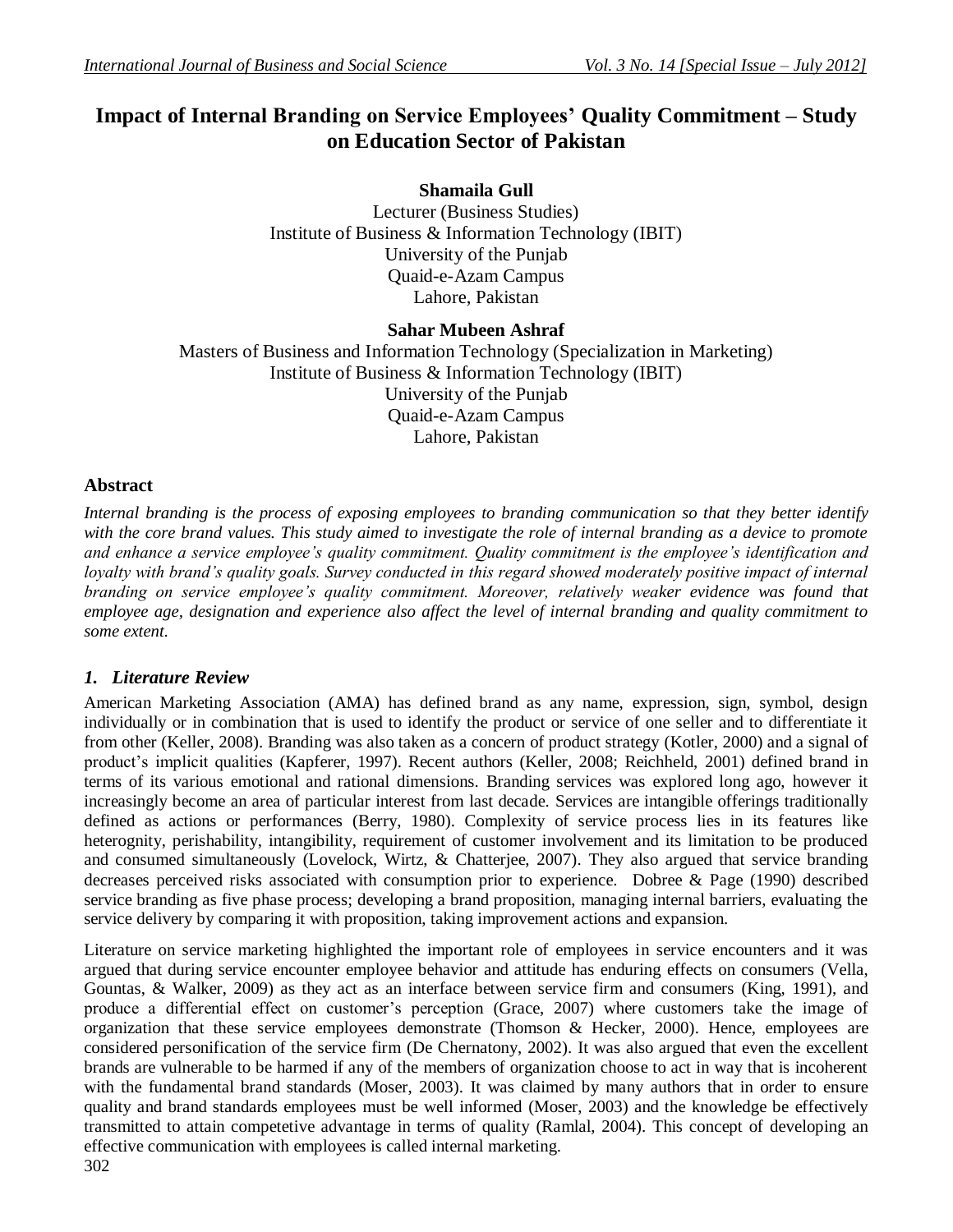Nevertheless, with a considerable support from literature we found marketing to internal stakeholders, i.e. employees, equally important as it is for external stakeholders i.e. consumers (Keller, 2008) and it was declared as a precondition to create a competitive advantage by ensuring eminent quality in customer service (Papasolomou & Vrontis, 2006). At the core of internal marketing lies internal branding. Internal branding is the concept of utilizing several training and internal communication processes in order to align employees with organization's brand values (Punjaisri & Wilson, 2011). Canadian Marketing Association defined internal branding as procedures and techniques grouped together in order to support and empower employees to deliver in accordance with customer expectations while ensuring reliability (McLaverty, McQuillan, & Oddie, 2007).

Grace (2007) found three mechanisms that provide employees with essential knowledge to deliver in compliance with brand promise; training, exposure to customer and market related information and work environment. Another model was presented in this regard that classified internal branding tools and programms into four major groups i.e. training, orientation, briefings and group meetings (Punjaisri & Wilson, 2007). Yet another broader prospect was presented by contemporary researchers McLaverty, McQuillan, & Oddie (2007) who divide internal branding strategies into seven major groups including internal commuincation, training support, leadership practice, reward and recognition, recruitment practices, sustainability factors and others. However, these seven groups represent best practices and are not uniformly implemented in all organizations. This study had adapted the concept of internal branding from Punjaisri & Wilson (2007) to study its impact on employee's quality commitment.

Quality, by some scholars, is described as the degree of consistency and reliability at an appropriate cost that suits the market (Deming, 1982). Others defined quality in terms of meeting customer needs and delivering in accordance with their expectations (Smith, 1991; Romano 1992; Etzel, Walker, & Stanton, 2007). In one of the more recent studies service quality is described as "the customer's evaluation of the standard of service received across the domains of reliability, responsiveness, and empathy", (Chenet, Dagger, & O'sullivon, 2010). Managing quality is important because any deficiency in the process that reaches the consumer costs massively (Deming, 1982). Service profit chain model (Heskett, Jones, Loveman, Sasser, & Schlesinger, 1994), emphasized on the need of first taking employees into consideration and making them loyal in order to ensure superior service quality that in turns result in customer satisfaction and loyalty. Hence, it is important to have quality committed employees as commitment was defined as an attitude of association and loyalty by a person (Morris, Lydka, & O'Creevy, 1993). Commitment is a complex concept and it has been studied in relation to various factors of interest. All previous work on commitment agreed upon two distinctive elements of commitment; first is that commitmnent is a persistant force and second is that it directs behavior independently of other drives and attitude (Rego, Leite, Carvalho, Freire, & Vieira, 2004).

In a broader sense organizational commitment was defined in terms of identification, involvement and loyalty (Porter, Steers, Mowday, & Boulian, 1974). Allen & Meyer (1991) presented three components of organizational commitment: *Affective*, *continuance* and *normative* component. Reichers (1985) in his study to re-conceptualize organizational commitment, further explained commitment as a function of three components; *affective*, *behavioral* and *cognitive*. Commitment can be studied in relation to various foci and most of the available literuture focused commitment towards organization. However, concern for quality was identified as an important focus of commitment (Randall, Fedor, & Longenecker, 1990). Moreover, service quality commitment was stated as a behavior of exerting affort and getting engaged with job in order to continuously improve, hence, benefiting the consumer (Peccei & Rosenthal, 1997). Quality commitment is recently defined as the employee's affiliation, identification and participation with organizational quality goals and values resulting in increased work engagement and improvement activities (Jackson, 2004) and as a perseverance of achieving quality in almost everything by organization and that can be achieved by mutual realization and dedication by all members of organization (Williams, 2006). Goffin & Szwejczewski (1996) affirmed that many total quality program failed due to lack of commitment.

Considerable evidence was found that employee's favorable attitude and commitment was influenced by the degree of open, persuasive, interactive and harmonized internal communication by organization (Thornhill, Lewis, & Saunders, 1996) and internal branding has positive impact on employees brand supporting behavior (Boone, 2000; Hankinson, 2002; Kotter & Heskett, 1992). Internal branding is an important tool to fill the gap between brand promise and delivery (Goom, MacLaverty, McQuillan, & Oddiw, 2008).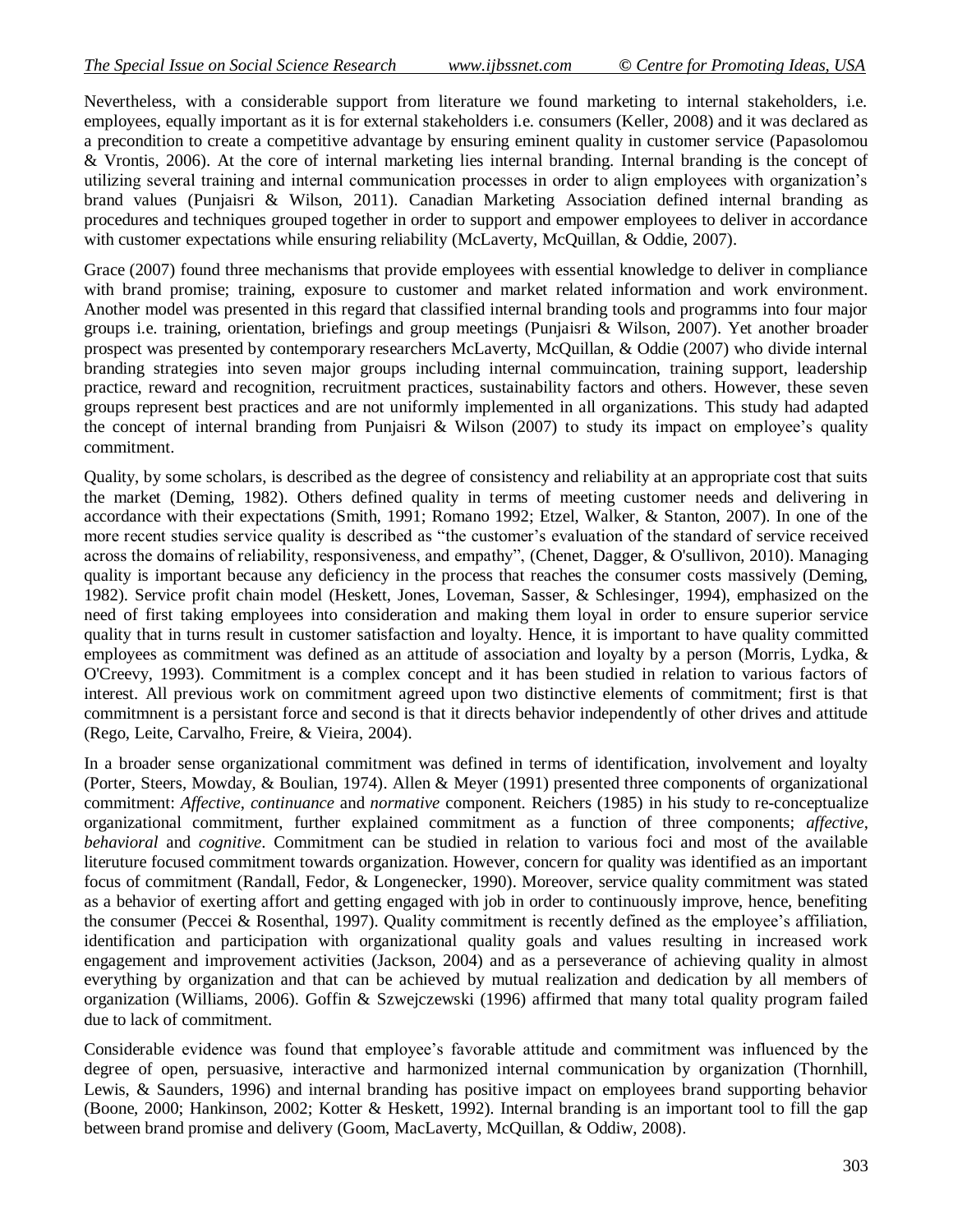Moreover, strong evidences had been found that both internal marketing and internal branding are related positively with brand commitment (Woodruffe, 1995; Aurand, 2005; Burmann & Zeplin, 2005; Punjaisri, Evanschitzky, & Wilson, 2009). Ye & Zhao (2010) identified three dimensions of internal marketing i.e. brand training, brand incentive and brand communication as predictor of employee's psychological commitment and identification with service brand, which prompts employees to behave in alliance with branding efforts. Peccei & Rosenthal (1997) discovered two strong antecedents of commitment to quality of service; eagerness to deliver and ability to deliver.

Impact of internal branding on organizational commitment has been studied in various research settings. However, no study has been done on Impact of internal branding on employee's quality commitment in Pakistan. This study, therefore, quests to accomplish this area for a better understanding and implication of the concepts being discussed.

## *2. Conceptualization*

Our research focused primarily on the relationship of internal branding and the level of quality commitment in service employees. Internal branding is the promotion of the brand to the service employees with a belief that they would be better able to sustain brand standards in delivery process if they positively identify with core brand values. The concept of internal branding was adapted from Punjaisri, Evanschitzky, & Wilson (2009) who described internal branding as a function of training, orientation, group meetings and briefings. Quality commitment is a multidimensional construct composed of affective, behavioral and cognitive indicators that predicts the level of identification of a service employee with the quality goals in service. This concept of quality commitment was adapted from Jackson (2004). Additionally, this study also inspected to recognize any impact of three demographic factors; employee designation, age and experience on internal branding as well as quality commitment. An ample depiction of conceptual scheme of the study is provided in **Error! Reference source not found.**. Following hypotheses were developed to investigate these relationships.

- : Higher the level of internal branding higher is the level of quality commitment in service employees.
- : Higher the level of internal branding, higher is the level of affective quality commitment in service employees.
- : Higher the level of internal branding higher is the level of behavioral quality commitment in service employees.
- : Higher the level of internal branding, higher is the level of affective quality commitment in service employees.
- H<sub>5</sub>: There is some effect of Employee designation on level of internal branding.
- : There is some effect of Employee designation on level of quality commitment.
- H<sub>7</sub>: There is some effect of Employee age on level of internal branding.
- H<sub>8</sub>: There is some effect of Employee age on level of quality commitment.
- : There is some effect of Employee experience on level of internal branding.

 $H_{10}$ : There is some effect of Employee experience on level of quality commitment.

## *3. Research Methodology*

This snapshot study was basic and explanatory in nature. Firstly, secondary data analysis provided with meaningful insight into the understanding and development of research problem. Once, all the primary relationships of interest had been identified we deployed survey research as a primary mode of observation. A total of 300 individuals were targeted from which 259 responded effectively showing a return rate of 86.33%.

Data was collected through a self administered questionnaire. The questionnaire was composed of three segments. First segment was developed to capture demographic characteristics. Second segment, adapted from Jackson (2004), comprised of a total of 12 items that measured level of qaulity commitment at a five point Likert scale. However, one item was split into two parts to decrease the suspected effect of being double barreled. Thus a total of 13 items were included in final questionnaire to measure the level of quality commitment. The procedure of splitting item is explained below.

*Original Item:* I do not mind spending more time on a task in order to increase its quality, even if I get no credit for it.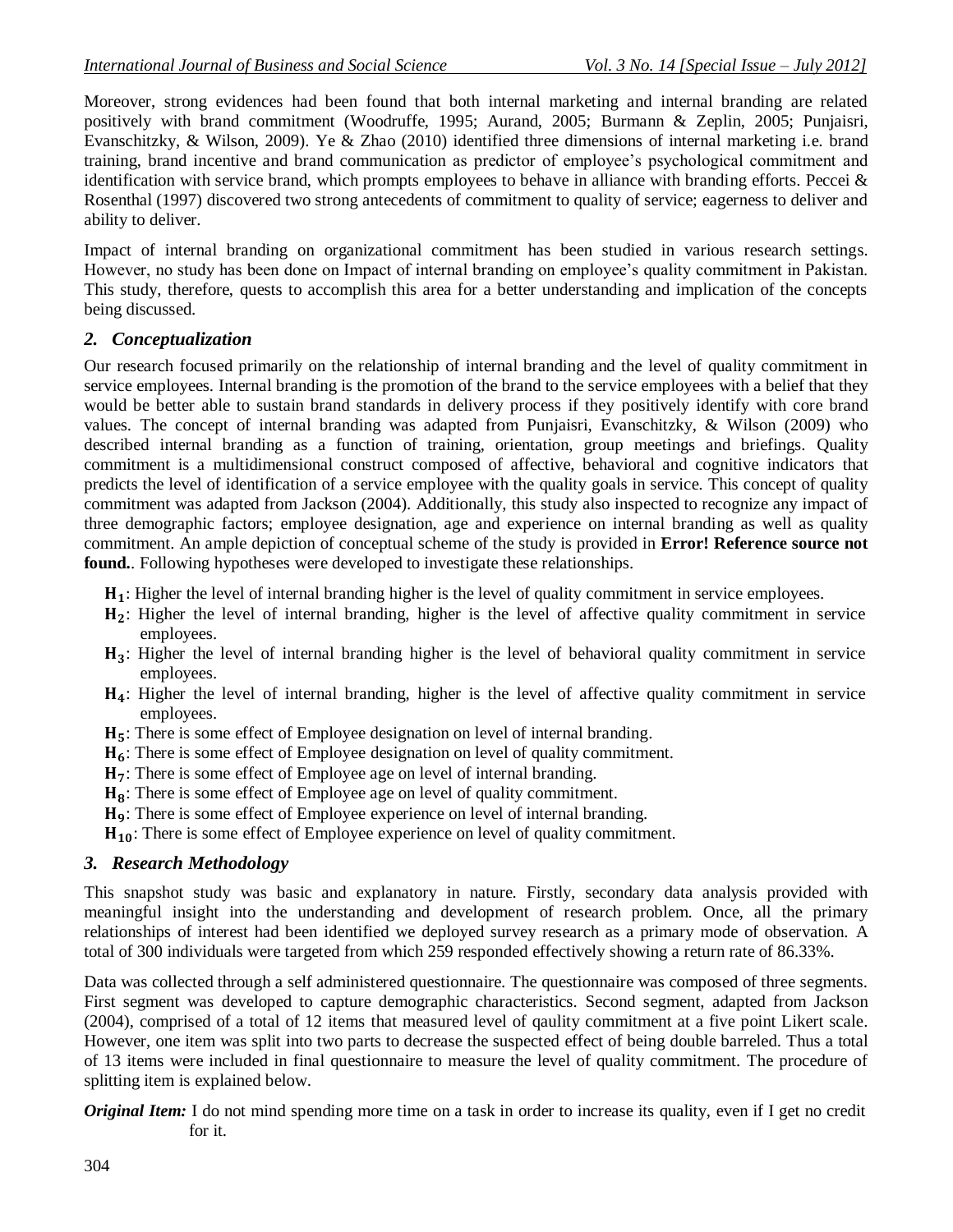*Split Item 1:* I do not mind spending more time on a task in order to increase its quality. *Split Item 2:* I do not bother whether I am getting rewarded for my efforts to increase quality of task.

Third segment, adapted from Punjaisri, Evanschitzky, & Wilson (2009), comprised of a total of 10 items each of which measured level of internal branding at a five point Likert scale. Tool was found to be completely reliable (see [Table 1\)](#page-5-0).

Data processing was mechanical by using Statistical Package for Social Sciences (SPSS) software program. A combination of parametric and non parametric techniques was used to analyze data depending upon the normality of distribution. Detailed Bivariate Correlation Analysis was done to check the mutual relationship of variables as well as dimensions. Further, in order to test the mutual relationship of variables as well as the direction of relationship Linear Regression Analysis (Bivariate) was performed. Kruskal-Wallis Analysis of Variance was used to test effect of categorical demographic factor on interval variables.

## *4. Results*

The primary relationship studied was impact of internal branding on service employee's quality commitment hypothesized in  $H_1$ . A p-value of 0.00 denoted that  $H_1$  was accepted with perfect significance providing strong evidence that higher the level of internal branding, higher is the level of quality commitment in service employees. Internal branding was found to have perfectly significant and moderately strong (50.8%) correlation with level of quality commitment. Moreover, internal branding was also found to be positively and moderately correlated with affective (40.5%), behavioral (44.6%) and cognitive (53.3%) components of quality commitment with perfect significance. [Figure 3](#page-7-0) summarizes the results of hypothesis testing.  $H_2$ ,  $H_3$  and  $H_4$  were also accepted with perfect significance depicting that higher the level of internal branding, higher is the level of affective, behavioral and cognitive quality commitment in service employee.

Further, regression analysis was performed to understand the direction of relationship. [Table 3](#page-5-1) summarizes the results of regression analysis. Values of  $R^2$  showed that 37.8% variation in quality commitment can be explained as result of variation in internal branding. This result reinforced the results of correlation analysis confirming that there is a positive relationship between internal branding and quality commitment and internal branding is an important predictor of quality commitment in a service employee.

Next, a regression equation was constructed as  $Y = 1.540 + 0.621$  (X) showing that if level of internal branding is 1, level of quality commitment will be 2.161 and with an increase in level of internal branding say 4 level of quality commitment will be 4.024. These results confirmed that internal branding is a positive predictor of quality commitment. Internal branding was also found to be an important predictor of affective, behavioral and cognitive quality commitment through regression analysis (see [Table 3\)](#page-5-1). These results showed that 25% of variation in affective quality commitment, 30.1% variation in behavioral quality commitment and 42% variation in cognitive quality commitment can be positively explained as a result of variation in level of internal branding. Regression equations are listed in [Table 4.](#page-5-2)

Demographic factors, employee age, designation and experience were also studied for any possible impact on level of internal branding and level of quality commitment using Kruskal-Wallis Analysis of Variance. A p-value of 0.048 portrayed that  $H_5$  was accepted and designation has some impact on level of internal branding. Comparison of mean ranks is provided in [Table 5](#page-5-3) illustrating that associate professors and professors showed higher level of internal branding. However, a p-value of 0.123 portrayed that  $H_6$  was rejected thus designation has no impact on level of quality commitment. Further, Kruskal-Wallis analysis of variance was used to check if the age had any impact on level of internal branding or level of quality commitment. A p-value of 0.055 showed that  $H<sub>7</sub>$  was rejected and age has no impact on level of internal branding. Similarly, a p-value of 0.102 portrayed that  $H<sub>8</sub>$  was also rejected and age has no impact on level of quality commitment as well.

Then, effect of experience on level of internal branding and quality commitment was also inspected through Kruskal-Wallis Analysis of Variance. A p-value of 0.034 represented that  $H_9$  was accepted and Teacher experience has some impact on level of internal branding. In order to inspect this effect means rank were compared (see [Table 6\)](#page-6-0). It was identified that teachers having most experience i.e. 21 years & above, possessed highest level of internal branding (mean rank 159.15), followed by teachers having experience of 11-15 years (mean rank 149.63).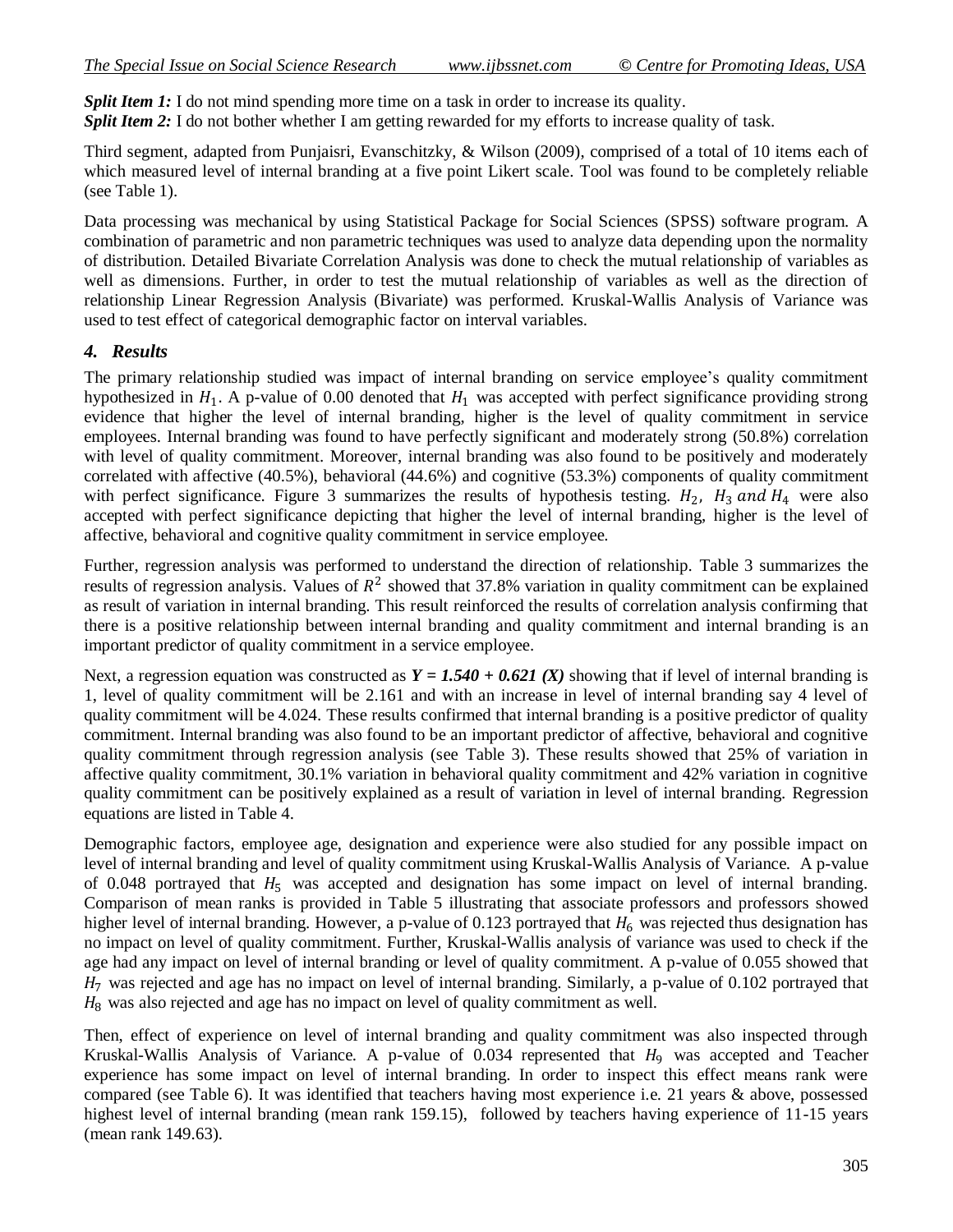After these two groups, teachers of 16-20 years of experience (mean rank 124.66) and teachers of 0-5 years of experience (mean rank 123.10) did not differ much followed by teachers of 6-10 years of experience (mean rank 116.15) A p-value of 0.007 depicted that  $H_{10}$  was also accepted and age has some impact on level of quality commitment as well (see [Table 7\)](#page-6-1). Age group of 21 & above years was found to be most committed towards quality (mean rank 161.81). However, in contrast to impact of experience on internal branding, the second most quality committed group was found to be of 0-5 years of experience (mean rank 144.83) followed by teachers having experience of 11-15 years (mean rank 125.72), 6-10 years (mean rank 115.61) and 16-20 years (mean rank 104.48). This variation in quality commitment in experience brackets showed a similar pattern to variation in internal branding (Figure 2).

## *5. Discussion*

This study gave meaningful insight into the interesting concepts of internal branding and quality commitment along with their mutual relationship in service sector. Additionally, It also provided us with an overview of role of demographic factors in relation to internal branding and quality commitment. It not only provided an understanding of proposed relationship but also opened new horizons for future studies. Along with academic implications, the study also presented various managerial implications. However there were limitations too that we faced in the course of this study. This discussion seeks to sum up the important inferences, recommendations and limitations of the study.

## **5.2. Conclusion**

Internal branding was found as positive predictor of quality commitment in education sector of Pakistan. Internal branding has strongest correlation with cognitive quality commitment followed by behavioral and affective quality commitment respectively. Among the four techniques of internal branding training was found to be most effective to positively impact the quality commitment. However, training doesn't affect all the components of quality commitment equally. It was found to be most effective in enhancing cognitive quality commitment in teachers. Behavioral quality commitment is also considerably get affected by training followed by affective quality commitment.

Group Meeting was found to be second most effective tool in enhancing quality commitment in teachers. Similar to training, group meeting was also found to be most effective in generating cognitive quality commitment. Impact on behavioral and affective quality commitment due to group meeting doesn't differ greatly though. Briefing showed a considerable relationship with level of quality commitment as well. It was proved to be least effective towards behavioral quality commitment. However, it significantly and moderately affects the cognitive quality commitment and affective quality commitment respectively. Orientation was proved to be weakest tool from all yet significantly and moderately affecting quality commitment as a whole. However, it demonstrated significant yet weak relationship with affective quality commitment. Orientation was, however, revealed to be a significant and moderately strong tool for cognitive quality commitment followed by behavioral quality commitment.

The three demographic factors were also studied for any possible impact on internal branding or quality commitment. Teacher's age was not found to affect internal branding or quality commitment. However, teacher's designation was found to impact level of internal branding but not quality commitment. In contrast, teacher's experience was found to impact both internal branding and quality commitment in a similar pattern confirming the direct relationship between them.

## **5.3. Recommendations**

The study not only provided with the evidence on relationship of internal branding and quality commitment, it also presented an imminent view of how various factors of both variable correlate. Four tools of internal branding, training, orientation, group meeting and briefing, also affects different components of commitment differently. By utilizing the results of this study it is possible to develop internal branding strategies according to specific objectives. As in case of education sector an institution interested in enhancing cognitive quality commitment in teachers should focus more on training as well as briefing and group meeting. Internal branding is a novel, crossfunctional concept that is getting a great attention in contemporary business and management literature. Similarly, quality commitment also provides a new horizon to understand the complex natured variable of commitment. A combination of internal branding and quality commitment can be studied from many perspectives.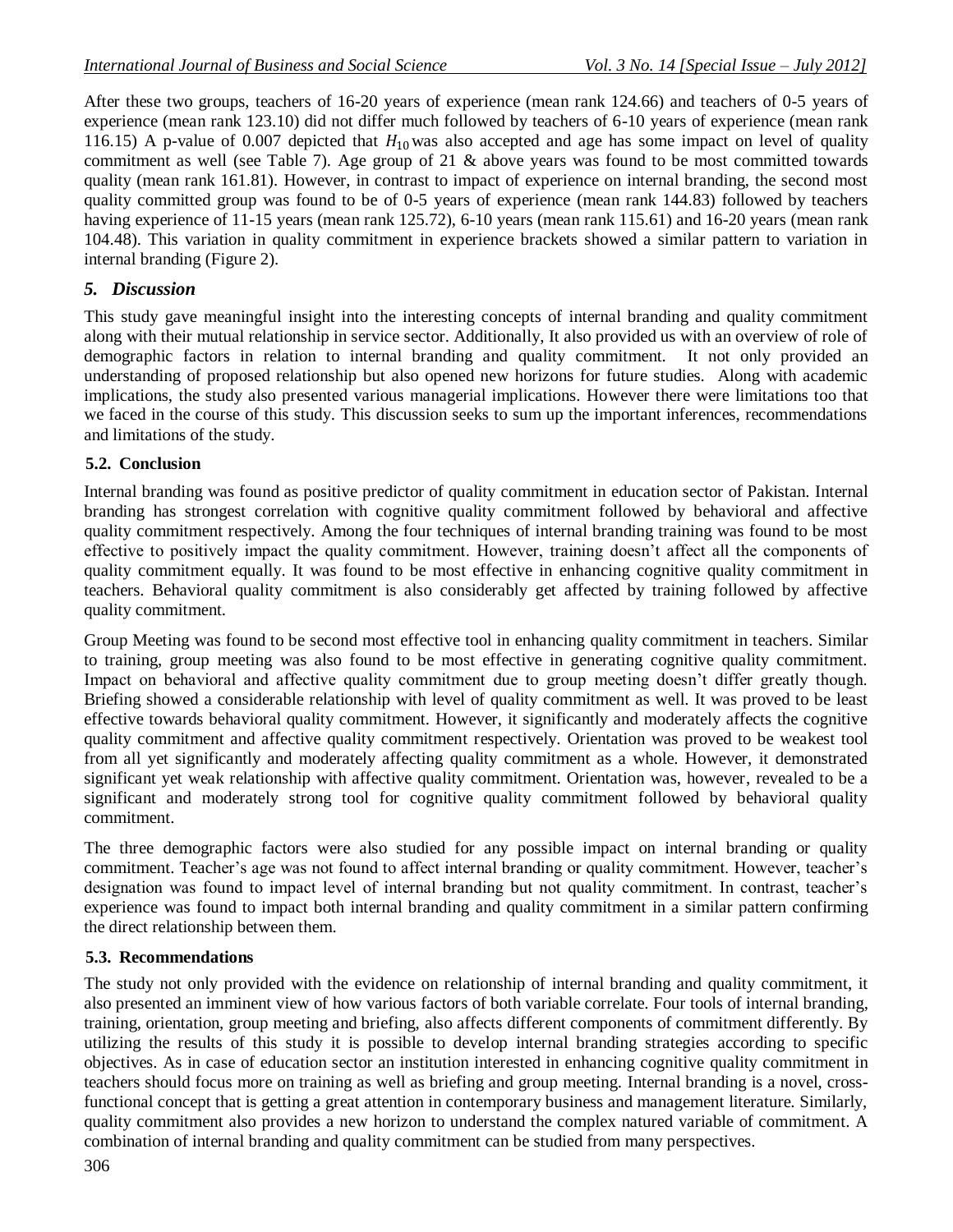Moreover, impact of internal branding on level of quality commitment may be mediated by personality factors. Thus, here we strongly recommend to conduct a study in future that consider personality factors as a predictor of level of quality commitment along with internal branding.

#### **5.4. Limitations**

This study provided us with a meaningful insight into the concepts of internal branding and quality commitment as well as mutual relationship of two variables. However, a few limitations might make weaken the results. For instance, consideration of any moderating variable was out of the scope of this study. Quality commitment is a multidimensional concept with many facets. It is an intrinsic variable that may be affected by many other variables. Personality, for example, may be considered a strong factor in mediating the relationship between internal branding and quality commitment.

#### <span id="page-5-0"></span>*6. Appendix*

| <b>Scale Reliability</b> | <b>Variable Reliability</b>          | <b>Dimension Reliability</b>          |  |
|--------------------------|--------------------------------------|---------------------------------------|--|
| $\alpha = 0.956$         |                                      | Training $(0.836)$                    |  |
|                          | Internal Branding<br>(0.936)         | Orientation (0.770)                   |  |
|                          |                                      | Group Meeting (0.850)                 |  |
|                          |                                      | Briefing $(0.859)$                    |  |
|                          |                                      | Affective Quality Commitment (0.725)  |  |
|                          | <b>Quality Commitment</b><br>(0.949) | Behavioral Quality Commitment (0.898) |  |
|                          |                                      | Cognitive Quality Commitment (0.915)  |  |

#### **Table 1: Chronbach Alpha Values**

#### **Table 2: Summary of Correlation**

<span id="page-5-1"></span>

|                                      | Internal Branding | Training | Orientation | <b>Group Meeting</b> | <b>Briefing</b> |
|--------------------------------------|-------------------|----------|-------------|----------------------|-----------------|
| <b>Quality Commitment</b>            | 0.508             | 0.511    | 0.393       | 0.462                | 0.442           |
| <b>Affective Quality Commitment</b>  | 0.405             | 0377     | 0.297       | 0.388                | 0.399           |
| <b>Behavioral Quality Commitment</b> | 0.446             | 0.455    | 0.351       | 0.397                | 0.387           |
| <b>Cognitive Quality Commitment</b>  | 0.533             | 0.559    | 0.450       | 0.511                | 0.454           |

#### **Table 3: Summary of Regression Analysis**

|                                      | R-Square | <b>Adjusted R-Square</b> |
|--------------------------------------|----------|--------------------------|
| <b>Quality Commitment</b>            | 0.378    | 0.376                    |
| <b>Affective Quality Commitment</b>  | 0.250    | 0.247                    |
| <b>Behavioral Quality Commitment</b> | 0.301    | 0.298                    |
| <b>Cognitive Quality Commitment</b>  | 0.420    | 0.417                    |

*\*p-value 0.00*

#### **Table 4: Regression Equation**

<span id="page-5-3"></span><span id="page-5-2"></span>

| <b>Independent Variable <math>(X)</math></b> | Dependent Variable (Y)                 | <b>Regression Equation</b> |
|----------------------------------------------|----------------------------------------|----------------------------|
|                                              | Level of Quality Commitment            | $Y = 1.540 + 0.621$ (X)    |
| Level of Internal Branding                   | Level of Affective Quality Commitment  | $Y = 2.019 + 0.533$ (X)    |
|                                              | Level of Behavioral Quality Commitment | $Y = 1.484 + 0.597$ (X)    |
|                                              | Level of Cognitive Quality Commitemnt  | $Y = 1.256 + 0.723$ (X)    |

#### **Table 5: Impact of Designation on Internal Branding - Means Rank**

| <b>Designation</b>         | N   | <b>Mean Rank</b> |
|----------------------------|-----|------------------|
| Lecturer                   | 127 | 125.88           |
| <b>Assistant Professor</b> | 82  | 120.37           |
| <b>Associate Professor</b> | 31  | 155.32           |
| Professor                  | 19  | 157.79           |
| Total                      |     |                  |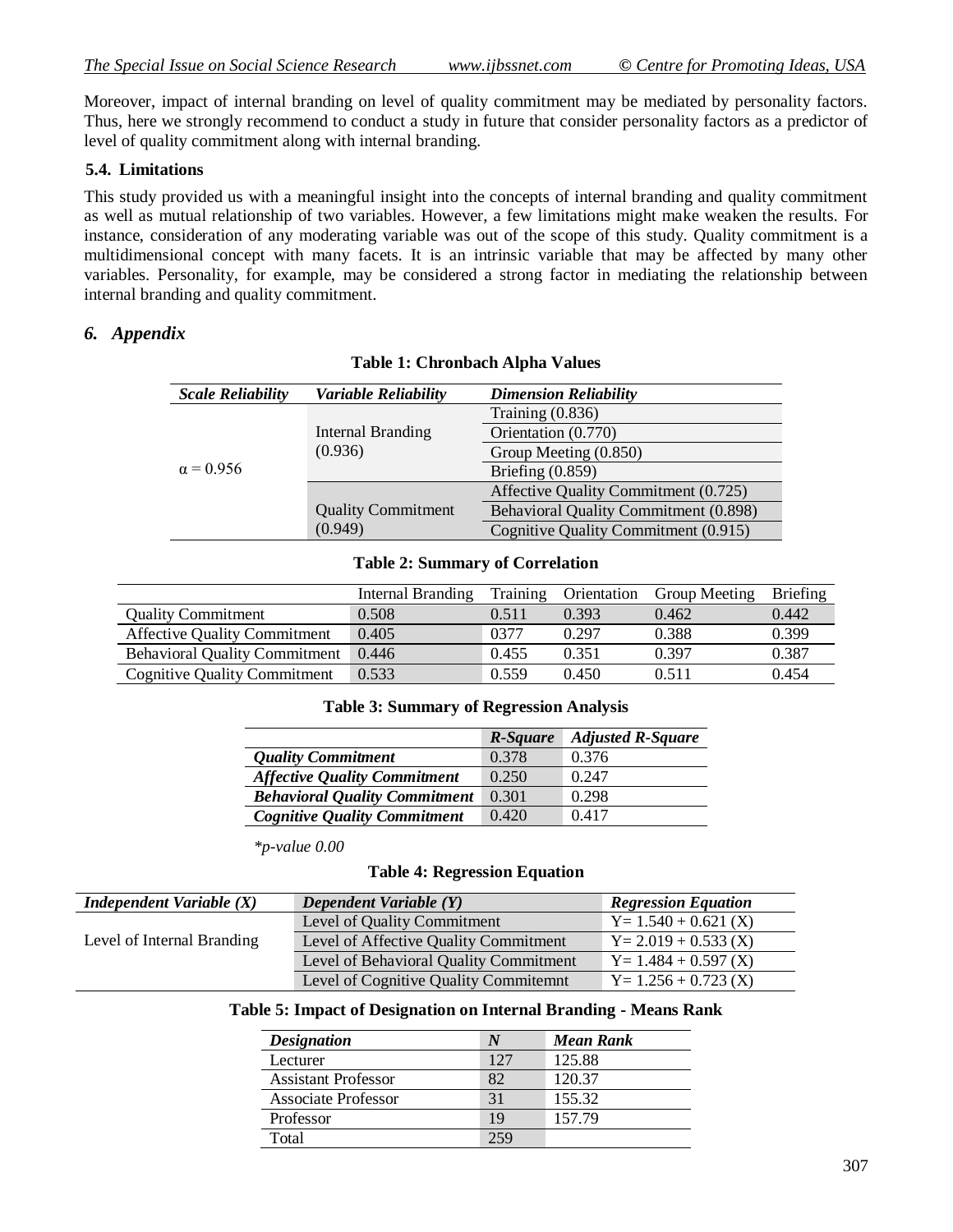#### <span id="page-6-0"></span>**Table 6: Impact of Experience on Internal Branding- Means Rank**

| <i>Experience</i> | V   | <b>Mean Rank</b> |
|-------------------|-----|------------------|
| $0 - 5$           | 84  | 123.10           |
| $6 - 10$          | 69  | 116.15           |
| $11 - 15$         | 51  | 149.63           |
| $16 - 20$         | 31  | 124.66           |
| $21\&$ above      | 24  | 159.15           |
| Total             | 259 |                  |

#### <span id="page-6-1"></span>**Table 7: Impact of Experience on Quality Commitment - Mean Rank**

| <b>Experience</b> | N   | <b>Mean Rank</b> |
|-------------------|-----|------------------|
| $0 - 5$           | 84  | 144.83           |
| $6 - 10$          | 69  | 115.51           |
| $11 - 15$         | 51  | 125.72           |
| $16 - 20$         | 31  | 104.48           |
| $21\&$ above      | 24  | 161.81           |
| Total             | 259 |                  |

#### **Figure 1: Theoretical Framework**

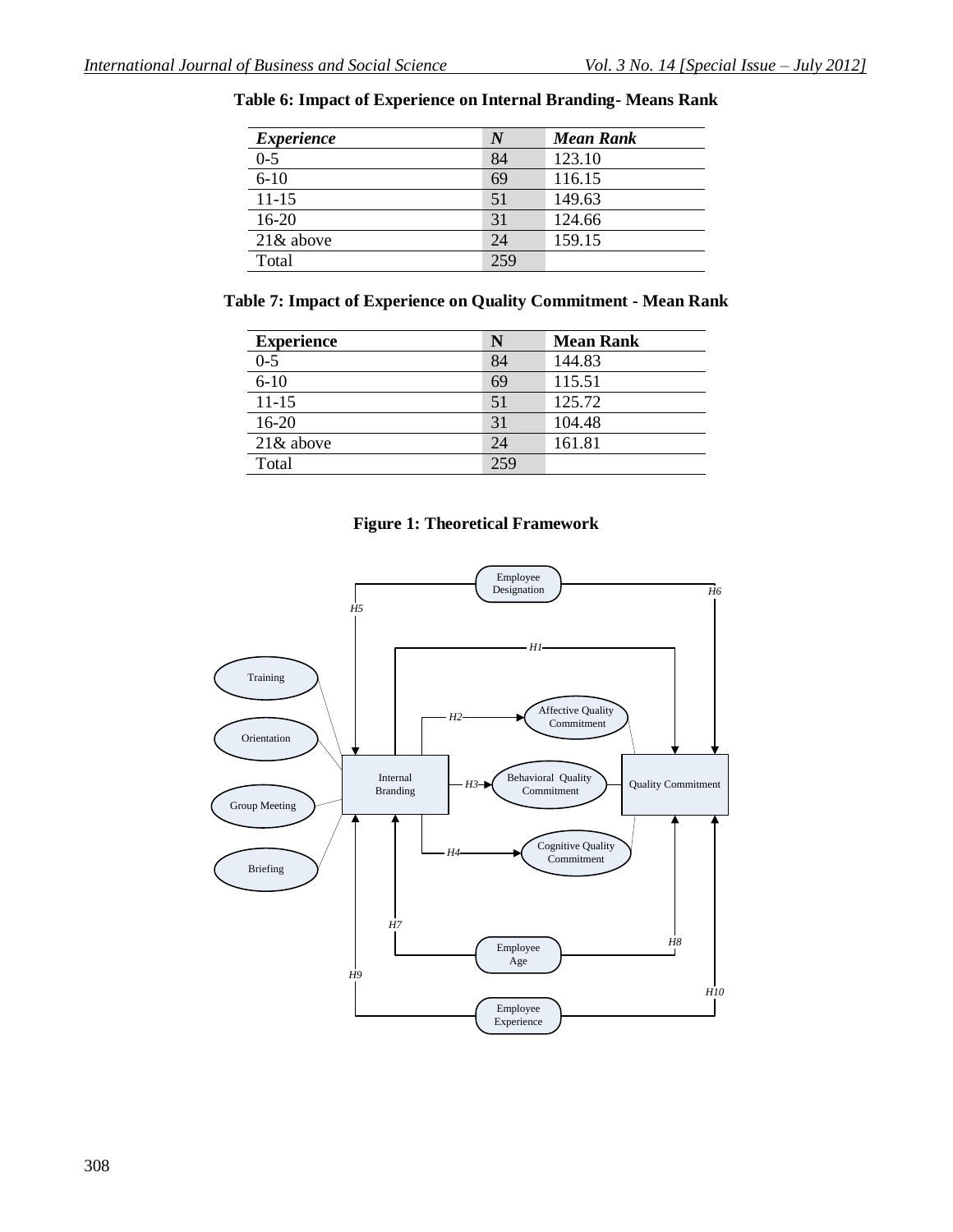



**Experinec Categories**



<span id="page-7-0"></span>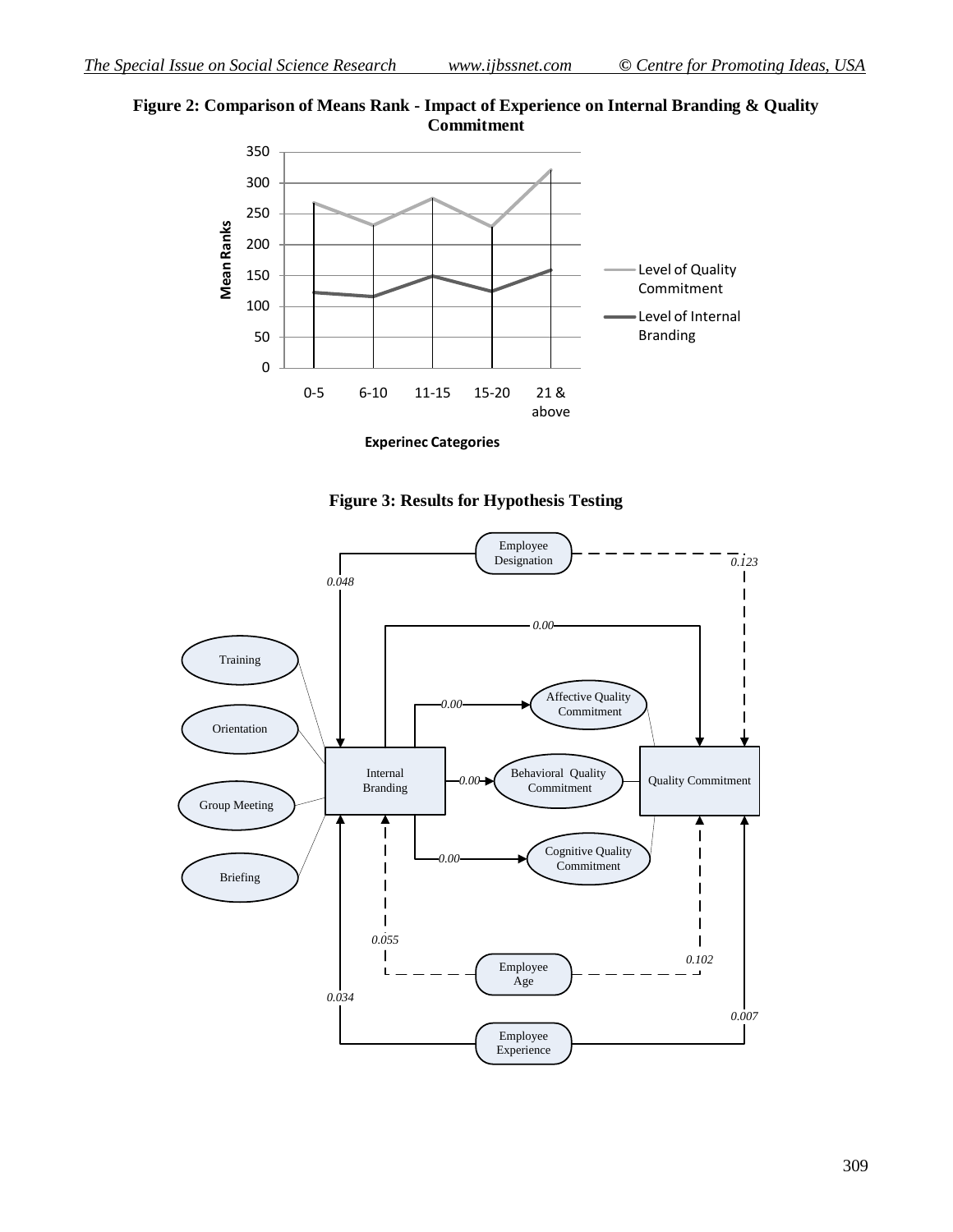#### *7. References*

- Allen, N. J., & Meyer, J. P. (1991). A three-component conceptualization of organization commitment. *Human Resource Management Review, 1(1)* , 61-98.
- Aurand, T. G. (2005). Human resource management's role in internal branding: an opportunity for crossfunctional brand message synergy. *Journal of Product and Brand Management, Vol. 14, No. 2* , 163-9.

Berry, L. (1980). Service quality is different. *Business, Vol. 30* , 24-29.

- Boone, M. (2000). The Importance of Internal Branding. *Sales and Marketing Management, Vol. 152 No. 9* , 36- 38.
- Burmann, C., & Zeplin, S. (2005). Building brand commitment: a behavioural approach to internal brand building. *Journal of Brand Management, Vol 12., No. 4* , 279-300.
- Chenet, P., Dagger, T. S., & O'sullivon, D. (2010). service quality, trust, commitment & service differentiation in business relationships. *Journal of Services Marketing, 24/5* , 336-346.
- De Chernatony, L. (2002). Would a brand smell any sweeter by a corporate name? *Corporate Reputation Review, Vol. 5, Nos 2/3* , 114-32.
- Deming, W. E. (1982). *Quality, Productivity & Competetive Position.* Cambridge, MA: Masachusett Institute of Technology.
- Demirbag, M., & Sahadev, S. (2008). Exploring the antecedents of quality commitment among employees: an empirical study. *International Journal of Quality and Reliability Management, Vol. 25, No. 5* , 494-507.
- Dobree, J., & Page, A. S. (1990). Unleashing the power of service brands in 1990s. *Management Decision, Vol. 28* , 14-28.
- Etzel, M. J., Walker, B. J., & Stanton, W. J. (2007). *Marketing 14e.* New York: McGraw Hill .
- Goffin, K., & Szwejczewski, M. (1996). Is management commitment to quality just "a given"? *The TQM Magazine, Vol. 8, No. 2* , 26-31.
- Goom, S., MacLaverty, N., McQuillan, P., & Oddiw, H. (2008). *Internal Branding- A Human Resource Perspective.* Canadian Marketing Association.
- Grace, D. (2007). Internal branding: Exploring the employee' s perspective. *Journal of Brand Management, Vol. 15, No. 5* , 358-372.
- Hankinson, P. (2002). Tha impact of Brand Orientation on Managerial Practice; a quantitative study of UK's top 500 fundraising managers. *International Journal of Nonprofit & Voluntary Sector Marketing, Vol. 7 No. 1* , 30-44.
- Heskett, J. L., Jones, T. O., Loveman, G. W., Sasser, J. W., & Schlesinger, L. A. (1994, March-April). Putting the service-profit chain to work. *Harvard Business Review* .
- Jackson, P. R. (2004). Employee commitment to quality, its conceptualization and measurement. *International Journal of Quality & Reliability Management, Vol. 21 No. 7* , 714-730.
- Kapferer, J.-N. (1997). *Strategic Brand Management.* Great Britain: Kogan Page.
- Keller, K. L. (2008). *Strategic Brand Management.* Prentice Hall.
- King, S. (1991). Brand building in the 1990s. *Journal of Marketing Management, Vol. 7, No. 1* , 3-13.
- Kotler, P. (2000). *Marketing Management. The Mellinium Edition.* Upper Saddle River: Prentice Hall.
- Kotter, J., & Heskett, J. (1992). *corporate culture & performance.* New York: Free Press.
- Lovelock, C., Wirtz, J., & Chatterjee, J. (2007). *Services Marketing.* Prentice Hall.
- McLaverty, N., McQuillan, P., & Oddie, H. (2007). *Internal Branding- Best Practices Study.* Canadian Marketing Association.
- Morris, T., Lydka, H., & O'Creevy, F. (1993). Can commitment be managed? *Human Resource Management Journal, Vol. 3, No. 3* , 21-42.
- Moser, M. (2003). *United We Brand.* Boston, MA: Harvard Business School Press.
- Papasolomou, I., & Vrontis, D. (2006). Building corporate branding through internal marketing: the case of the UK retail bank industry. *Journal of Product and Brand Management, 15/1* , 37-47.
- Peccei, R., & Rosenthal, P. (1997). The antecedents of employee commitment to customer service: evidence from a U.K. Service context. *The International Journal of Human Resource Management, Vol. 8, No. 1* , 66-86.
- Porter, L., Steers, R., Mowday, R., & Boulian, P. (1974). Organisational commitment, job satisfaction, and turnover among psychiatric clinicians, Vol. 59. *Journal of Applied Psychology* , 603-609.